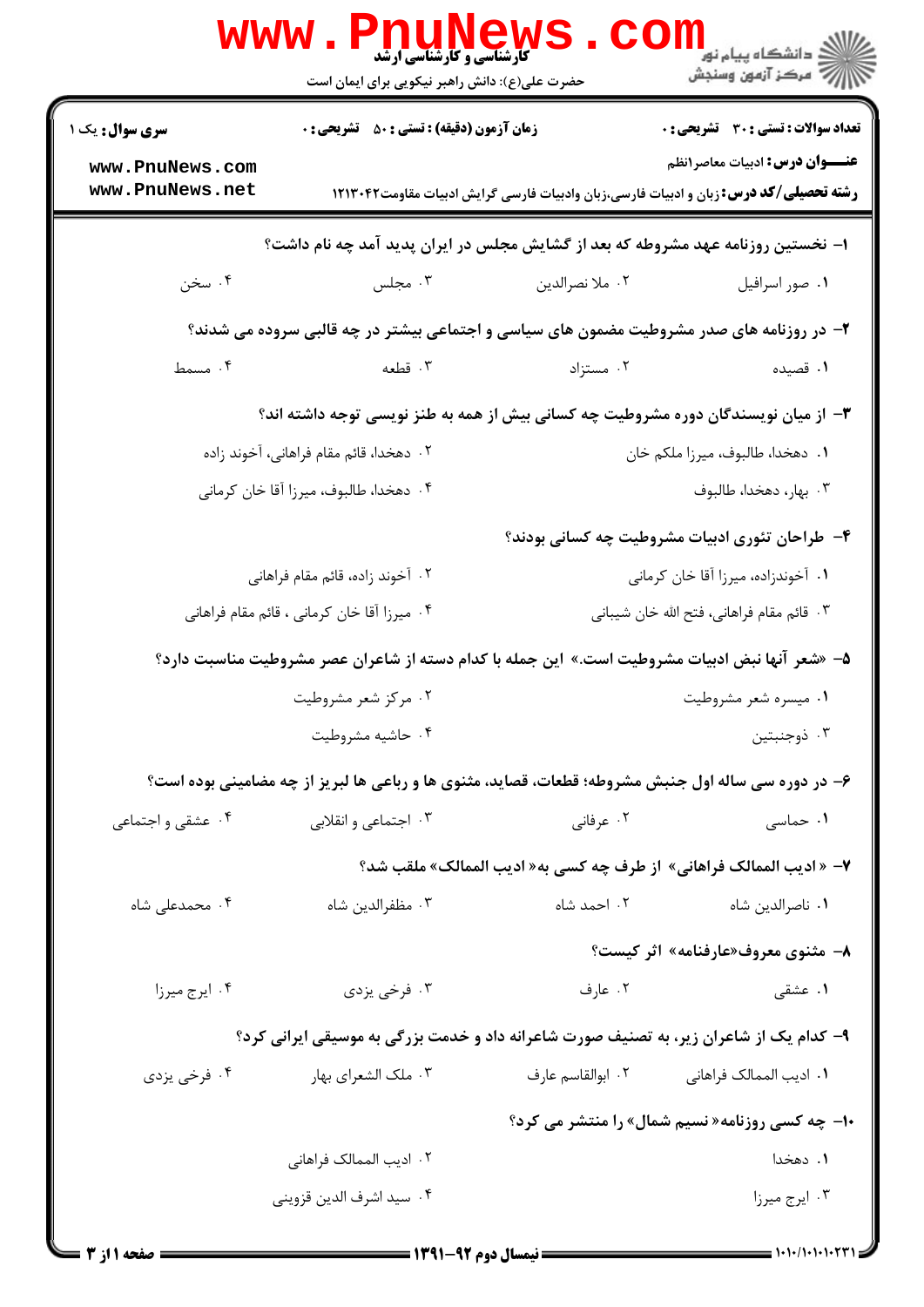|                                                                                                                  | www.Pnul<br><b>کارشناسی و کارشناسی ارشد</b><br>حضرت علی(ع): دانش راهبر نیکویی برای ایمان است |                 |                                                                                                                                                                                                                                                                                                                                                                                                                       |
|------------------------------------------------------------------------------------------------------------------|----------------------------------------------------------------------------------------------|-----------------|-----------------------------------------------------------------------------------------------------------------------------------------------------------------------------------------------------------------------------------------------------------------------------------------------------------------------------------------------------------------------------------------------------------------------|
| <b>سری سوال : ۱ یک</b>                                                                                           | <b>زمان آزمون (دقیقه) : تستی : 50 ٪ تشریحی : 0</b>                                           |                 | <b>تعداد سوالات : تستی : 30 - تشریحی : 0</b>                                                                                                                                                                                                                                                                                                                                                                          |
| www.PnuNews.com<br>www.PnuNews.net                                                                               |                                                                                              |                 | <b>عنـــوان درس:</b> ادبیات معاصر انظم<br><b>رشته تحصیلی/کد درس:</b> زبان و ادبیات فارسی،زبان وادبیات فارسی گرایش ادبیات مقاومت۱۲۱۳۰۴۲                                                                                                                                                                                                                                                                                |
| 11– زبان این شاعر به زبان شاعران کهن از قبیل:منوچهری، ناصر خسرو، سعدی، مولوی و حافظ نزدیک و دراشعار خود از تمثیل |                                                                                              |                 | و حکایت،بسیار استفاده کرده است؟                                                                                                                                                                                                                                                                                                                                                                                       |
| ۰۴ سیمین بهبهانی                                                                                                 | ۰۳ پروین اعتصامی                                                                             | ۲. شفیعی کدکنی  | ٠١ نيما يوشيج                                                                                                                                                                                                                                                                                                                                                                                                         |
|                                                                                                                  |                                                                                              |                 | ۱۲– عنوان کلی نوشته های« طنز آمیز» علی اکبر دهخدا چه بود؟                                                                                                                                                                                                                                                                                                                                                             |
| ۰۴ ديوان اشعار                                                                                                   | ۰۳ لغت نامه                                                                                  | ۰۲ امثال و حکم  | ۰۱ چرند و پرند                                                                                                                                                                                                                                                                                                                                                                                                        |
|                                                                                                                  |                                                                                              |                 | ۱۳- چه کسی نخستین بار، قالب بحر طویل آزاد را برای معانی جدی ادبی به کار برد؟                                                                                                                                                                                                                                                                                                                                          |
| ۰۴ عارف قزويني                                                                                                   | ۰۳ ایرج میرزا                                                                                | ۰۲ ذبیح بهروز   | 1. محمد مقدم                                                                                                                                                                                                                                                                                                                                                                                                          |
|                                                                                                                  |                                                                                              |                 | ۱۴- کدام مجله در سال های ۱۳۱۸ و ۱۳۱۹ امکان انتشار بعضی از آثار«نیما یوشیج» را فراهم کرد؟                                                                                                                                                                                                                                                                                                                              |
| ۰۴ دانشکده                                                                                                       | ۰۳ موسیقی                                                                                    | ۰۲ نوبهار       | ٠١ صور اسرافيل                                                                                                                                                                                                                                                                                                                                                                                                        |
|                                                                                                                  |                                                                                              |                 | <b>۱۵- قطعه« باران» سروده کدام شاعر است؟</b>                                                                                                                                                                                                                                                                                                                                                                          |
| ۰۴ بهار                                                                                                          | ۰۳ نیما یوشیج                                                                                | ۰۲ گلچين گيلاني | ۰۱ شهریار                                                                                                                                                                                                                                                                                                                                                                                                             |
|                                                                                                                  |                                                                                              |                 | ۱۶- نخستین شعری که از«نیما» به چاپ رسید چه نام داشت؟                                                                                                                                                                                                                                                                                                                                                                  |
| ۰۴ قصه رنگ پريده                                                                                                 | ۰۳ مانلی $\cdot$                                                                             | ٠٢ افسانه       | ٠١ ققنوس                                                                                                                                                                                                                                                                                                                                                                                                              |
|                                                                                                                  |                                                                                              |                 | ۱۷– «تولدی دیگر» ازآثار کدام شاعر است؟                                                                                                                                                                                                                                                                                                                                                                                |
| ۰۴ سیمین بهبهانی                                                                                                 | ۰۳ فروغ فرخزاد                                                                               | ۰۲ اخوان ثالث   | ۰۱ سهراب سپهري                                                                                                                                                                                                                                                                                                                                                                                                        |
|                                                                                                                  |                                                                                              |                 | <b>۱۸- اثر منظوم« دکتر پرویز خانلری» چه نام دارد؟</b>                                                                                                                                                                                                                                                                                                                                                                 |
| ۰۴ دیوار                                                                                                         | ۰۳ خانواده یک سرباز                                                                          | ۰۲ ماه در مرداب | ۰۱ سخن                                                                                                                                                                                                                                                                                                                                                                                                                |
|                                                                                                                  |                                                                                              |                 | ۱۹- کدام شاعر در ابتدا در اشعارش «بهجت» تخلص می کرده است؟                                                                                                                                                                                                                                                                                                                                                             |
| ۰۴ رعدی آذرخشی                                                                                                   | ۰۳ فريدون توللي                                                                              | ۰۲ حمیدی شیرازی | ۰۱ شهریار                                                                                                                                                                                                                                                                                                                                                                                                             |
|                                                                                                                  |                                                                                              |                 | <b>۰۲</b> - کدام گزینه، یکی از موجبات رواج و شهرت شعر« شهریار» شده است؟                                                                                                                                                                                                                                                                                                                                               |
|                                                                                                                  | ۰۲ تمثیل و نوآوری                                                                            |                 | ٠١ وطن پرستي و گرايش به ايران باستان                                                                                                                                                                                                                                                                                                                                                                                  |
|                                                                                                                  | ۰۴ سادگی و عمومی بودن زبان و تعبیر                                                           |                 | ۰۳ شعرهای سیاسی و اجتماعی                                                                                                                                                                                                                                                                                                                                                                                             |
|                                                                                                                  |                                                                                              |                 | <b>۲۱</b> - تحصیل در رشته باستان شناسی، در اشعار کدام شاعر تاثیر گذاشته است؟                                                                                                                                                                                                                                                                                                                                          |
| ۰۴ فريدون توللي                                                                                                  | ۰۳ شفیعی کدکنی                                                                               | ۰۲ رعدی آذرخشی  | ۰۱ فریدون مشیری                                                                                                                                                                                                                                                                                                                                                                                                       |
| <b>: صفحه 2 از 3 =</b>                                                                                           |                                                                                              |                 | $\frac{1}{1-\frac{1}{1-\frac{1}{1-\frac{1}{1-\frac{1}{1-\frac{1}{1-\frac{1}{1-\frac{1}{1-\frac{1}{1-\frac{1}{1-\frac{1}{1-\frac{1}{1-\frac{1}{1-\frac{1}{1-\frac{1}{1-\frac{1}{1-\frac{1}{1-\frac{1}{1-\frac{1}{1-\frac{1}{1-\frac{1}{1-\frac{1}{1-\frac{1}{1-\frac{1}{1-\frac{1}{1-\frac{1}{1-\frac{1}{1-\frac{1}{1-\frac{1}{1-\frac{1}{1-\frac{1}{1-\frac{1}{1-\frac{1}{1-\frac{1}{1-\frac{1}{1-\frac{1}{1-\frac{1$ |